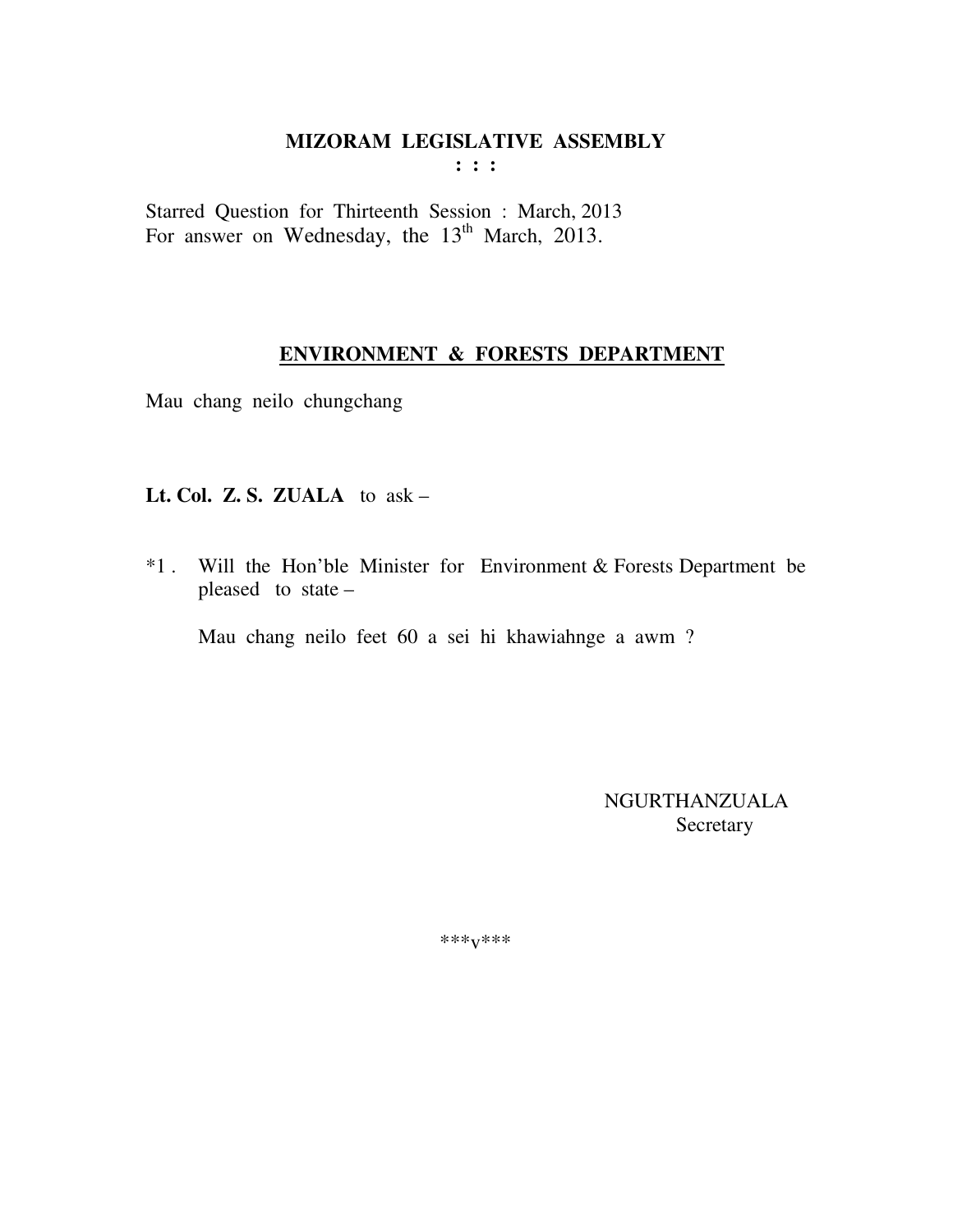Starred Question for Thirteenth Session : March, 2013 For answer on Wednesday, the 13<sup>th</sup> March, 2013.

SOCIAL WELFARE DEPARTMENT

State Level Coordination Committee etc. chungchang.

# Pu LALDUHOMA to ask -

- $*2.$ Will the Hon'ble Minister for Social Welfare Department be pleased to state-
	- Kum 2010 leh tun inkarah hian State Level Coordination  $(a)$ Committee for Persons with Disabilities hi vawi engzatnge a thut tawh?
	- Person with Disabilities Act hnuaia rualbanlote tana 3% hna  $(b)$ reservation hi a takin kalpui a ni chiah em?

**NGURTHANZUALA** Secretary.

\*\*\*<sub>V</sub>\*\*\*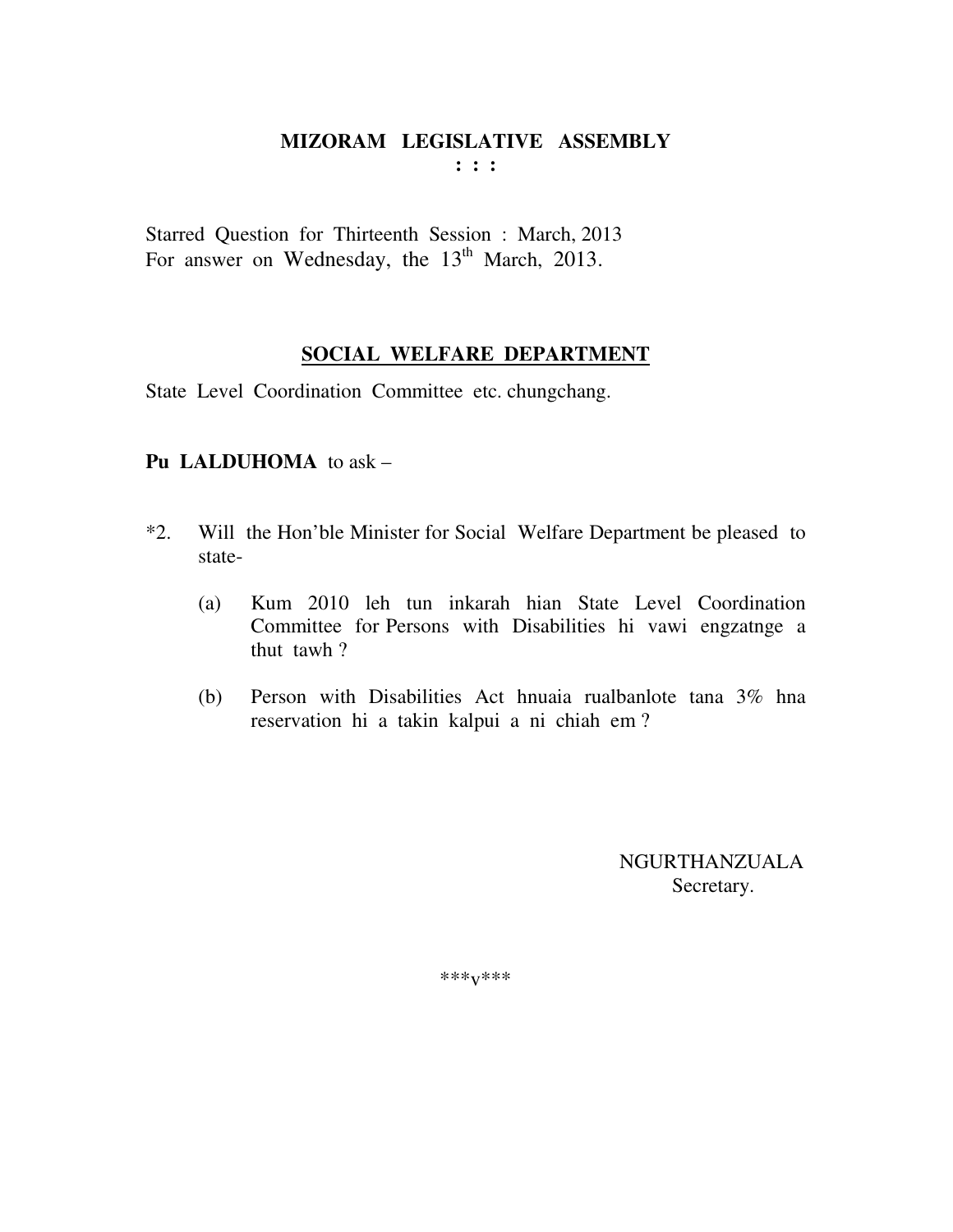Starred Question for Thirteenth Session : March, 2013. For answer on Wednesday, the 13<sup>th</sup> March, 2013.

# **TRANSPORT DEPARTMENT**

Transport Department Re-Structuring leh Station Superintendent chungchang

# Pu P.P.THAWLA to ask -

- Will the Hon'ble Minister for Transport Department be pleased  $*3.$ to state-
	- Mizoram Sawrkarin Transport Department Re- Structuring a a) ruahman peihfel a ni tawh em ?
	- Saiha, Lawngtlai leh Lunglei-ah te hian Station Superintendent an  $b)$ awm tawh dawn lo em ni?

**NGURTHANZUALA** Secretary

 $\dots Z\dots$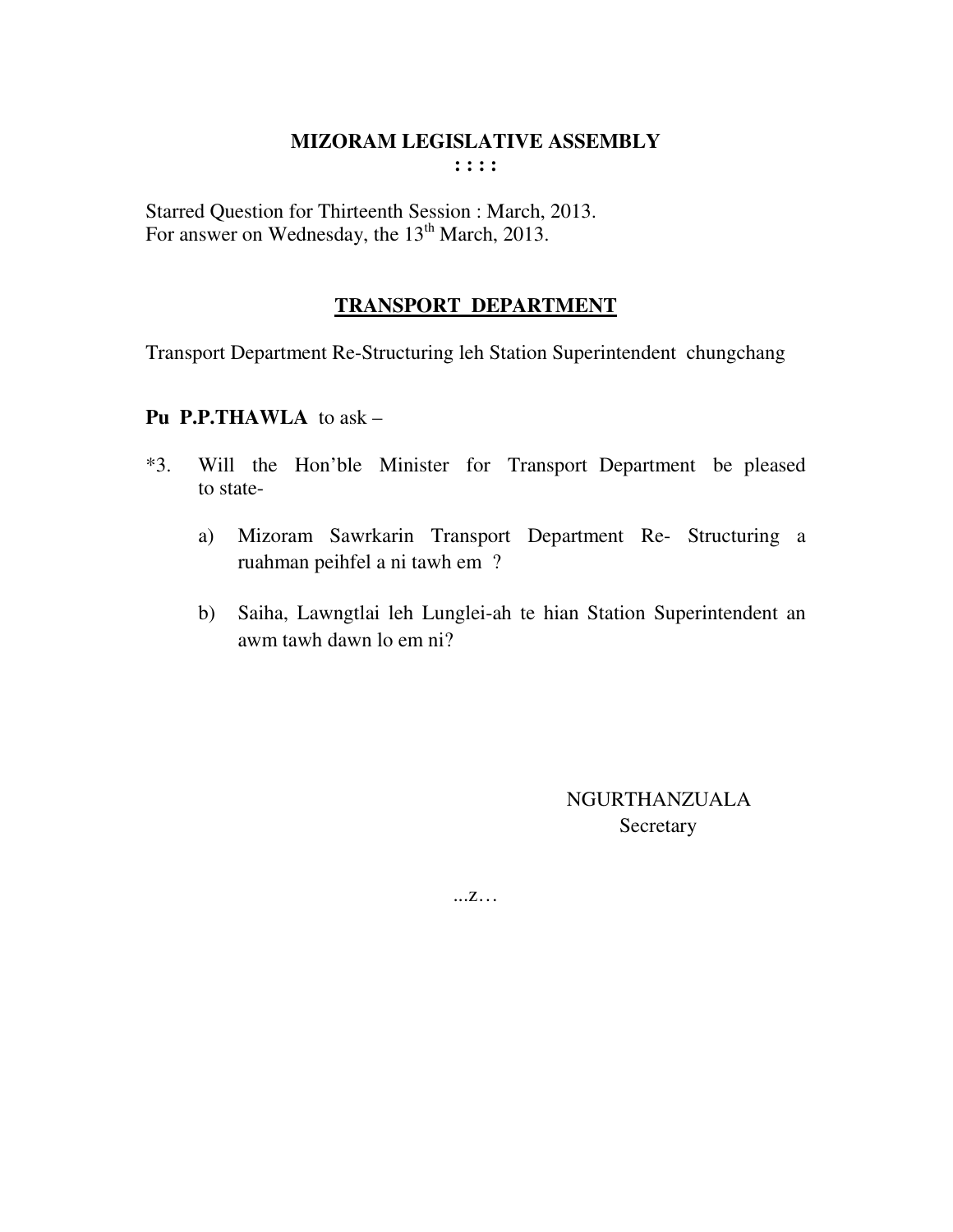$: : :$ 

Starred Question for Thirteenth Session : March, 2013 For answer on Wednesday, the 13<sup>th</sup> March, 2013.

# ANIMAL HUSBANDRY & VETERINARY DEPARTMENT

Bawnghnute pun belh chungchang

#### Pu K. LALRINTHANGA to ask -

\*4. Will the Hon'ble Minister for Animal Husbandry & Veterinary Department be pleased to state –

NLUP Trade atana bawng vulh thlangtute pek an nih tak hnu hian Mizoramah bawnghnute a pun belh em ?

> **NGURTHANZUALA** Secretary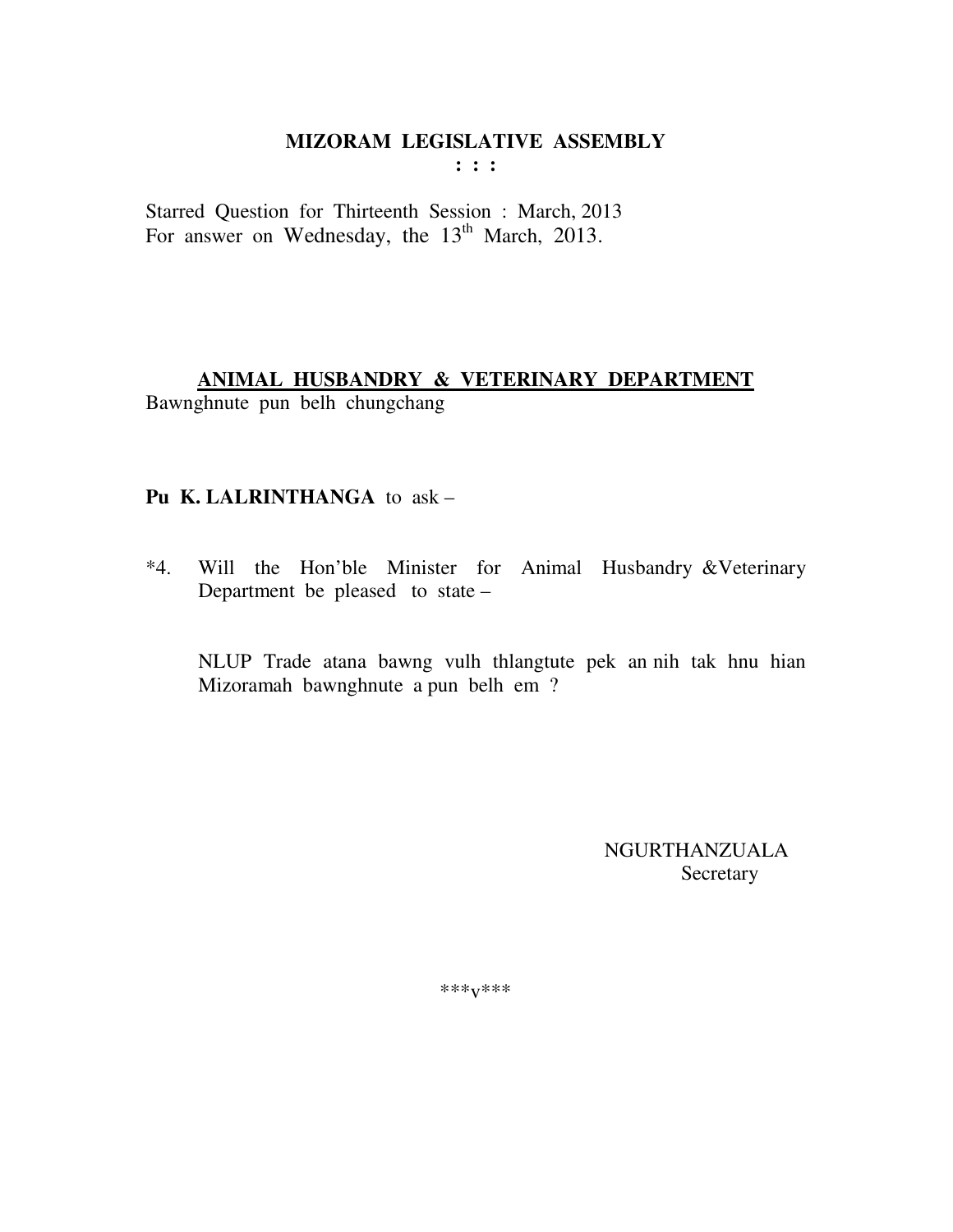$: : :$ 

Starred Question for Thirteenth Session : March, 2013 For answer on Wednesday, the 13<sup>th</sup> March, 2013.

#### PUBLIC HEALTH ENGINEERING DEPARTMENT

Biate Composite Water Scheme chungchang

# Pu LALTHANSANGA to ask -

Will the Hon'ble Minister for Public Health Engineering Department  $*5.$ be pleased to state -

Biate Composite Water Scheme tun thlenga Sanction la hmuh ve loh hi enge a chhan min hrilh thei em?

> **NGURTHANZUALA** Secretary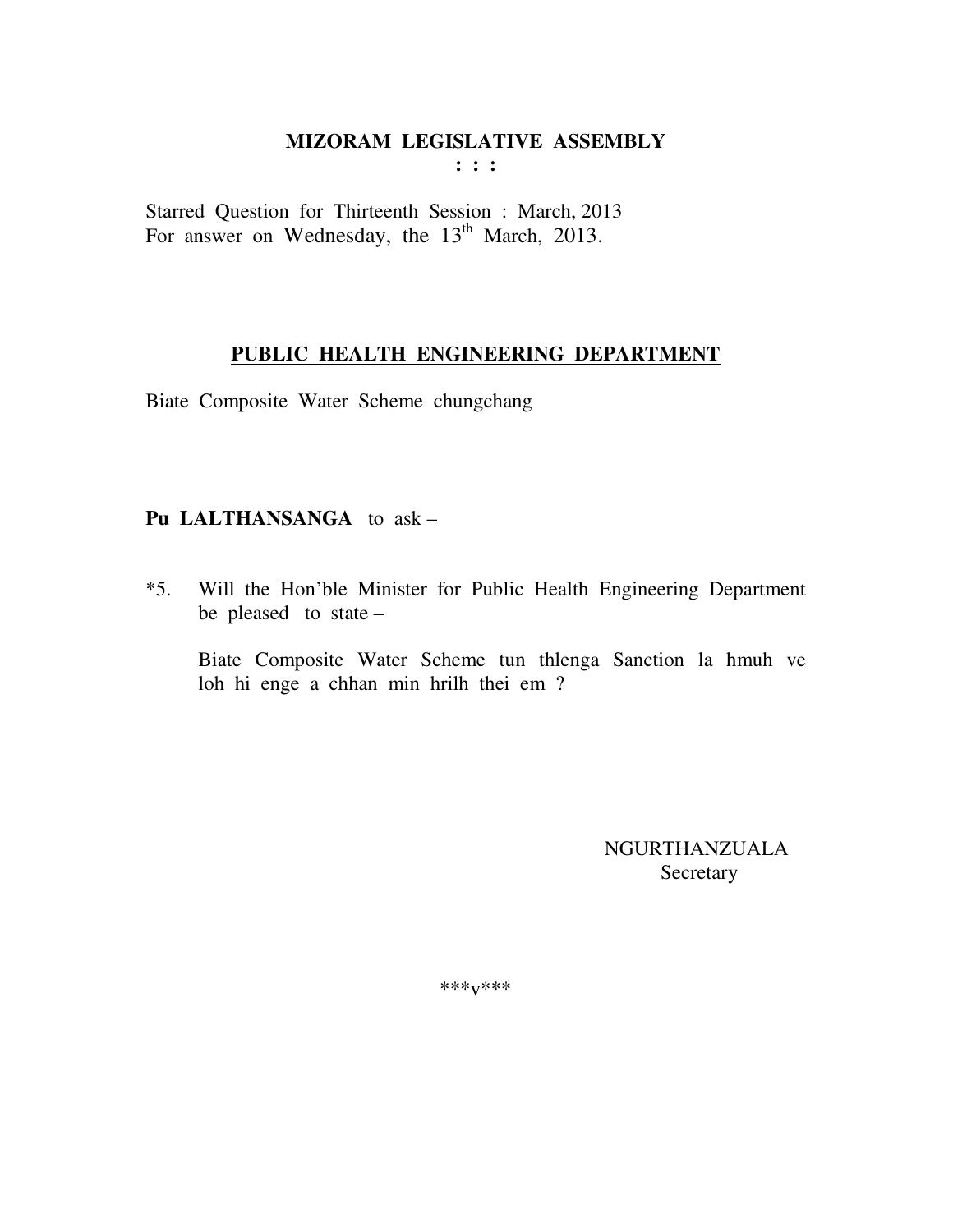Starred Question for Thirteenth Session : March, 2013.<br>For answer on Wednesday, the 13<sup>th</sup> March, 2013.

#### TRANSPORT DEPARTMENT

Taxi permit chungchang.

# Pu LALROBIAKA to ask -

\*6. Will the Hon'ble Minister for Transport Department be pleased to state –

Tun Ministry-ah hian Aizawl khaw chhungah Taxi permit pek an awm  $t$ awh em?

> NGURTHANZUALA Secretary

 $...$ Md $...$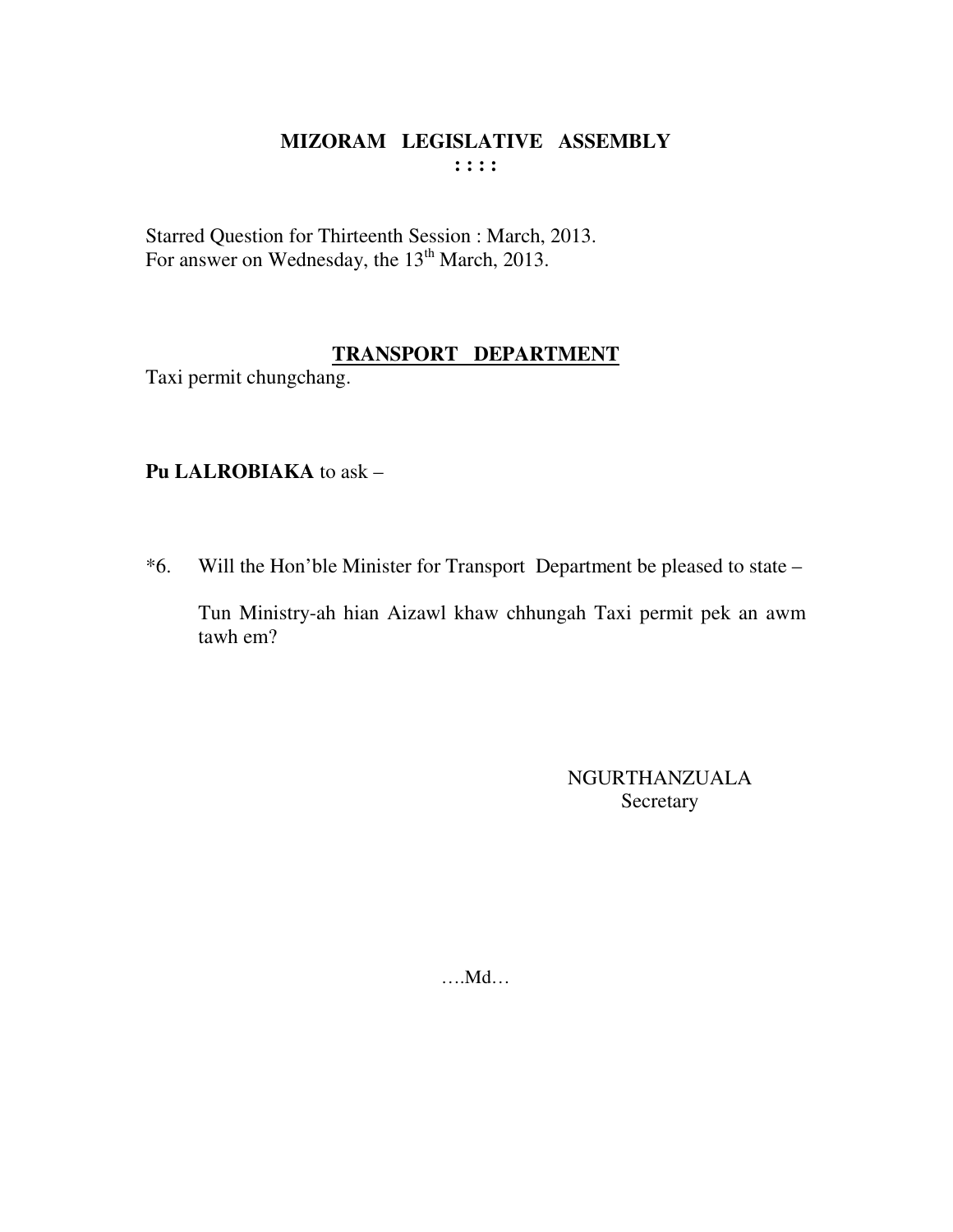Starred Question for Thirteenth Session : March, 2013 For answer on Wednesday, the 13<sup>th</sup> March, 2013.

#### DISTRICT COUNCIL AFFAIRS DEPARTMENT

District Council 3-te Plan Fund chungchang

#### Pu P.P. THAWLA to ask -

- Will the Hon'ble Minister for District Council Affairs Department be  $*7.$ pleased to state  $-$ 
	- (a) Nikum June thlaa District Council pathumte hnena Plan Fund pek kha engzat theuhin nge pek an nih?
	- (b) Revise-Estimate atan cheng engzat theuh nge an dil?
	- (c) R.E. an dil ang chuan pek an ni thei dawn em ?

**NGURTHANZUALA** Secretary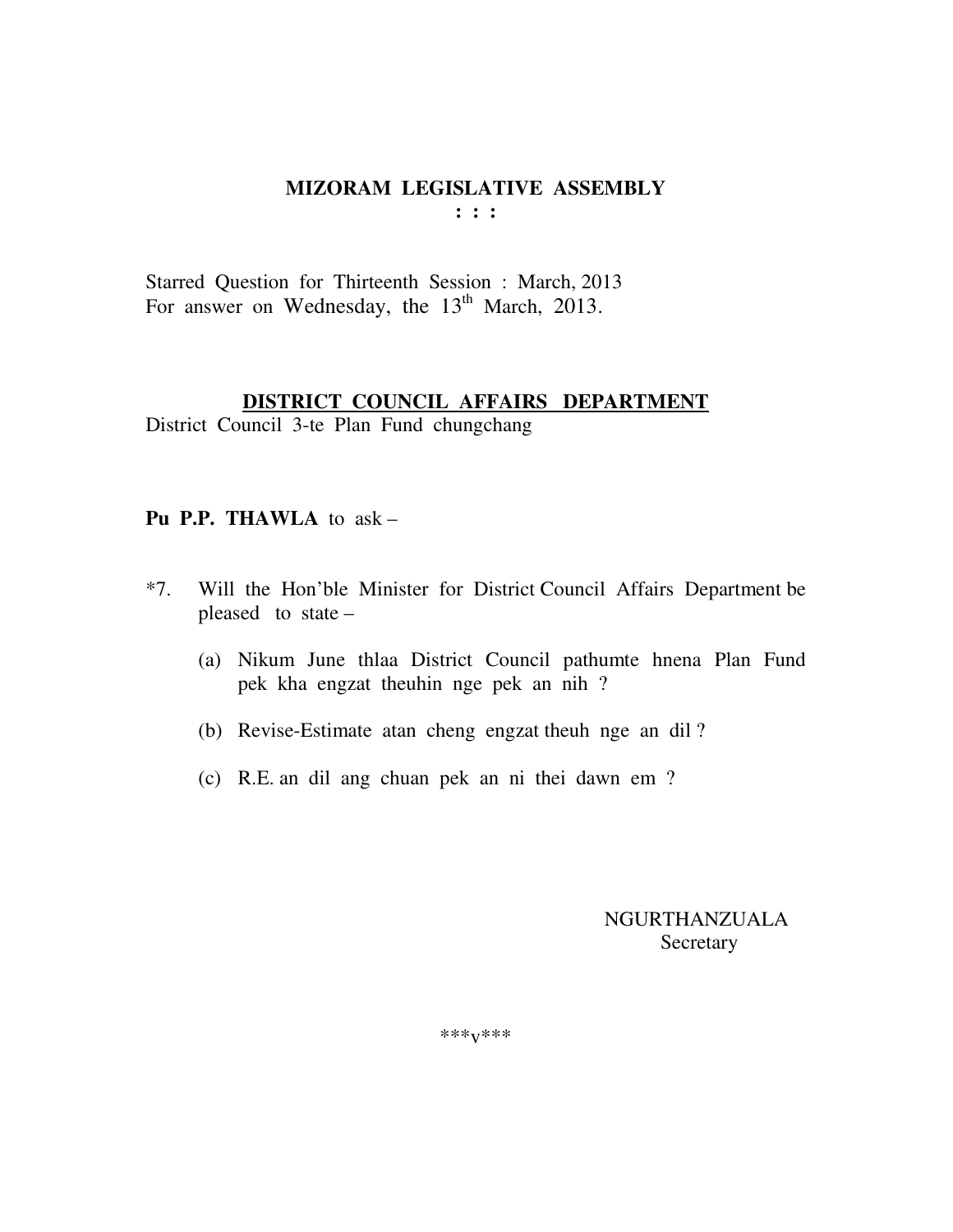$: : :$ 

Starred Question for Thirteenth Session : March, 2013 For answer on Wednesday, the  $13<sup>th</sup>$  March, 2013.

#### SOCIAL WELFARE DEPARTMENT

Working Women Hostel, Jasola, New Delhi chungchang

# Pu T.T. ZOTHANSANGA to ask -

Will the Hon'ble Minister for Social Welfare Department be  $*8.$ pleased to state  $-$ 

Ministry of Women and Child Development and the Ministry of Doner ten Hmeichhe Hostel (Working Women Hostel) Jasola, New Delhi a an siamah Mizo hmeichhia an awm ve em?

> NGURTHANZUALA Secretary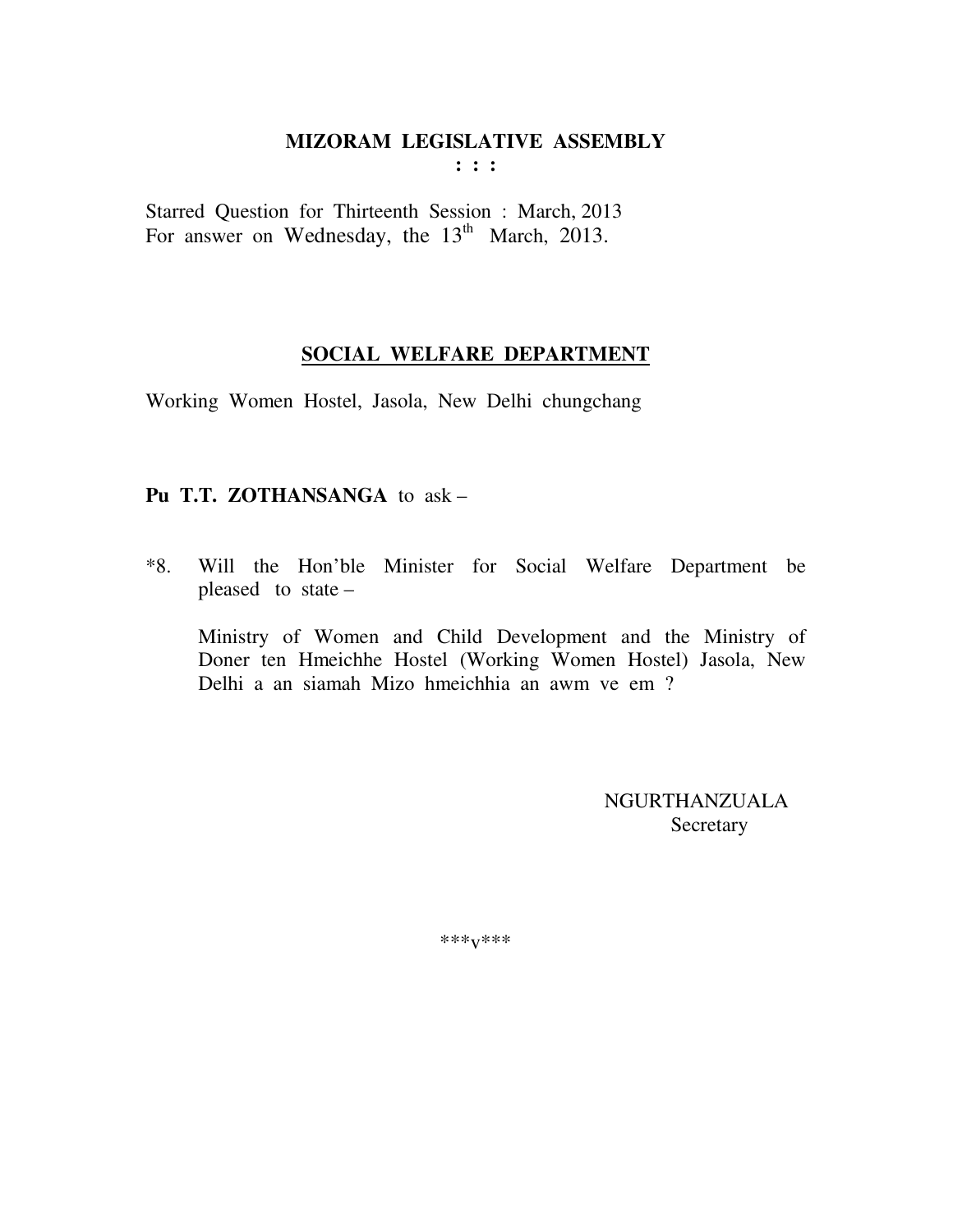Starred Question for Thirteenth Session : March, 2013. For answer on Wednesday, the 13<sup>th</sup> March, 2013.

# ANIMAL HUSBANDRY & VETERINARY DEPARTMENT

NLUP Bawng vulh chungchang

#### Pu K. LIANZUALA to ask -

 $*9.$ the Hon'ble Minister for Animal Husbandry & Veterinary Will Department be pleased to state –

NLUP Bawng Vulh thlangtute hnenah Bawng lian engzatnge pek a nih  $tawh$  ?

> NGURTHANZUALA Secretary

 $\dots$ ...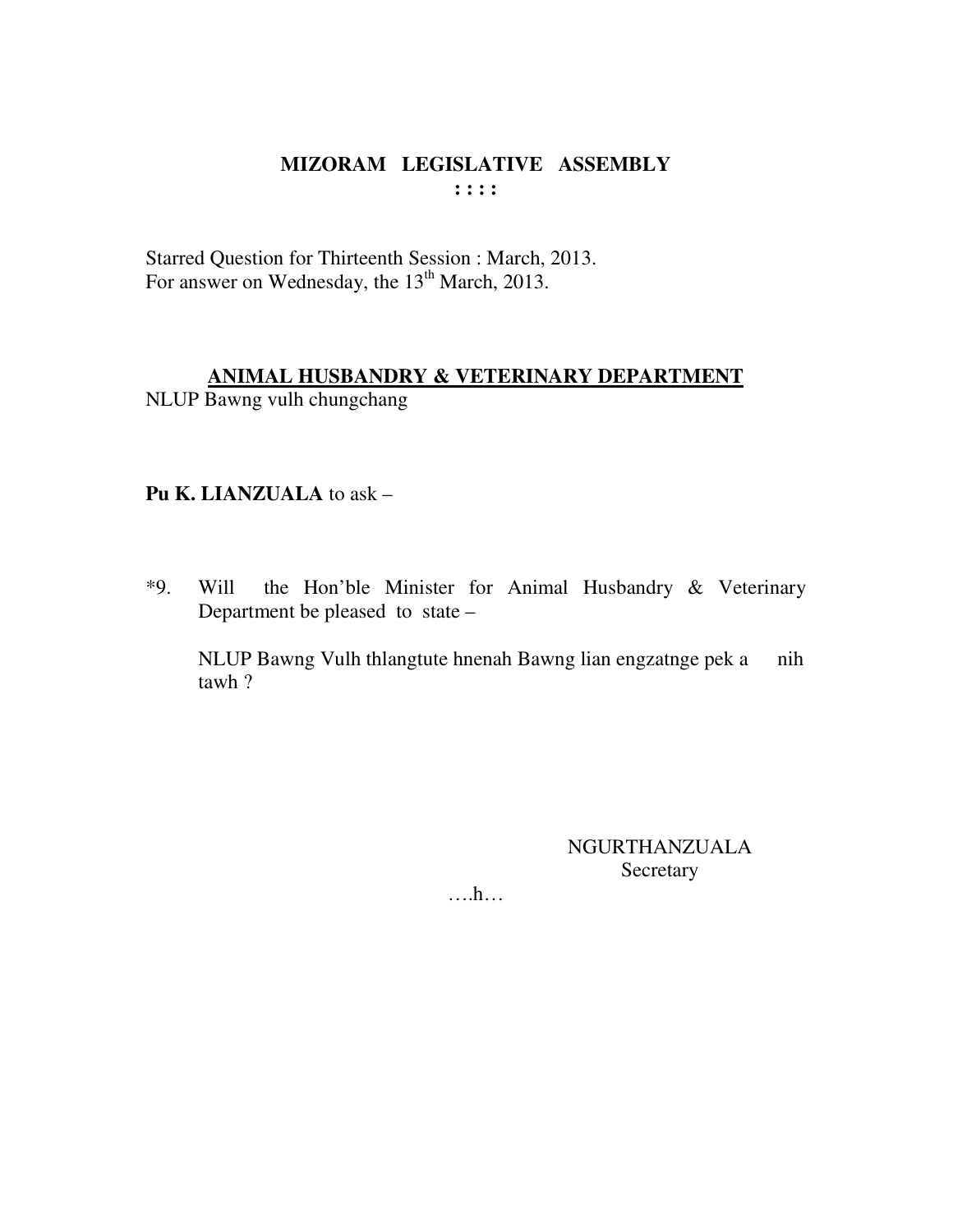Starred Question for Thirteenth Session : March, 2013 For answer on Wednesday, the  $13<sup>th</sup>$  March, 2013.

# **ENVIRONMENT & FORESTS DEPARTMENT**

Lui dunga Nungcha humhalh chungchang

# **Pu K. LIANTLINGA** to ask –

\*10. Will the Hon'ble Minister for Environment & Forests Department be pleased to state –

 Kan ram chhung lui dunga Nungcha te humhalhna tur hian dan mumal tak kan nei em ?

> NGURTHANZUALA Secretary

\*\*\*v\*\*\*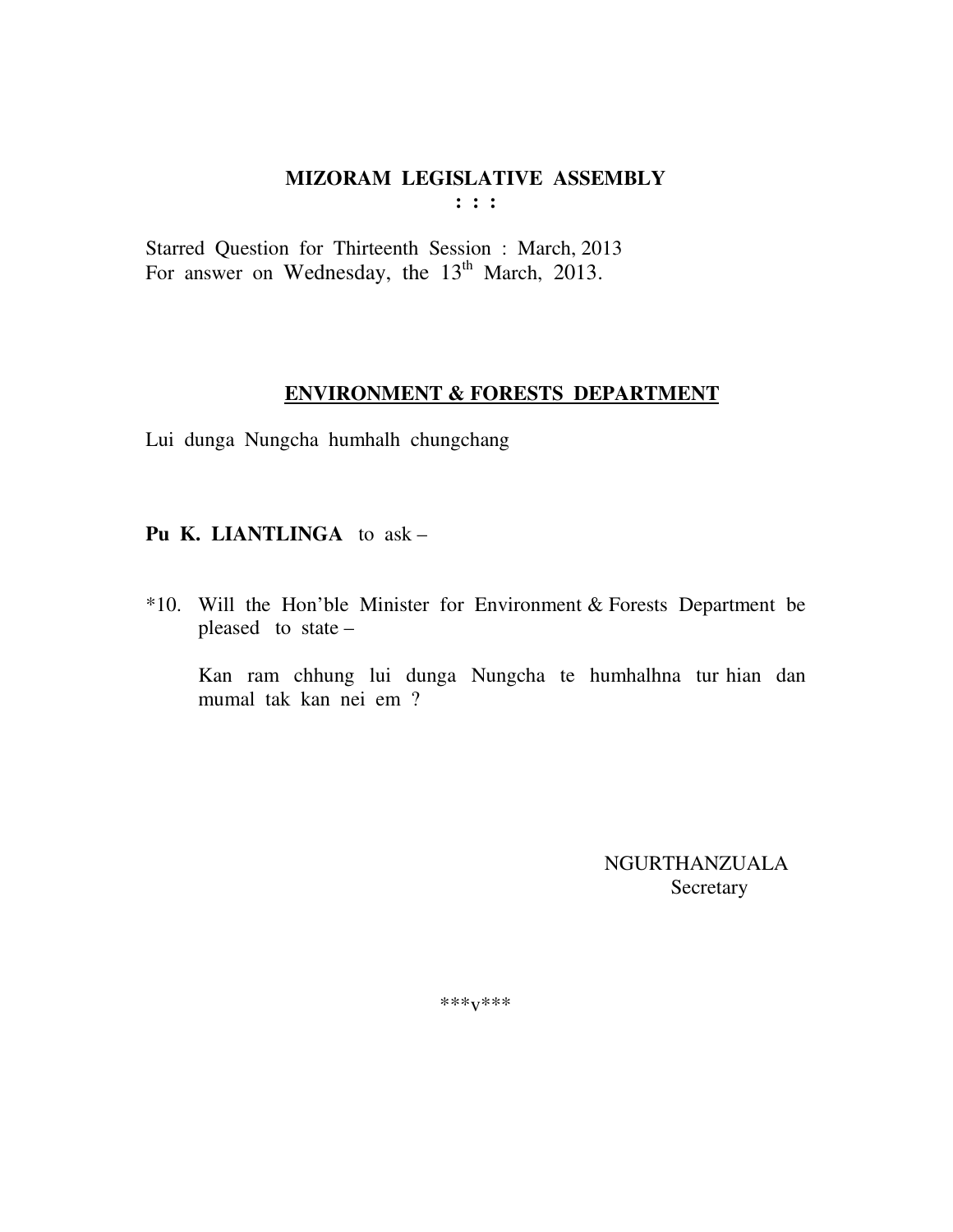Starred Question for Thirteenth Session : March, 2013. For answer on Wednesday, the 13<sup>th</sup> March 2013.

#### **PUBLIC HEALTH ENGINEERING DEPARTMENT**

Leite, Rotlang 'E' tui lakna chungchang

# **Pu JOSEPH LALHIMPUIA** to ask –

\*11. Will the Hon'ble Minister for Public Health Engineering Department be pleased to state –

Leite, Rotlang 'E' tui lakna hi engtiknge hman theiha peih a nih ang? Engnge tun dinhmun-a a thlen chin?

> NGURTHANZUALA Secretary

...z…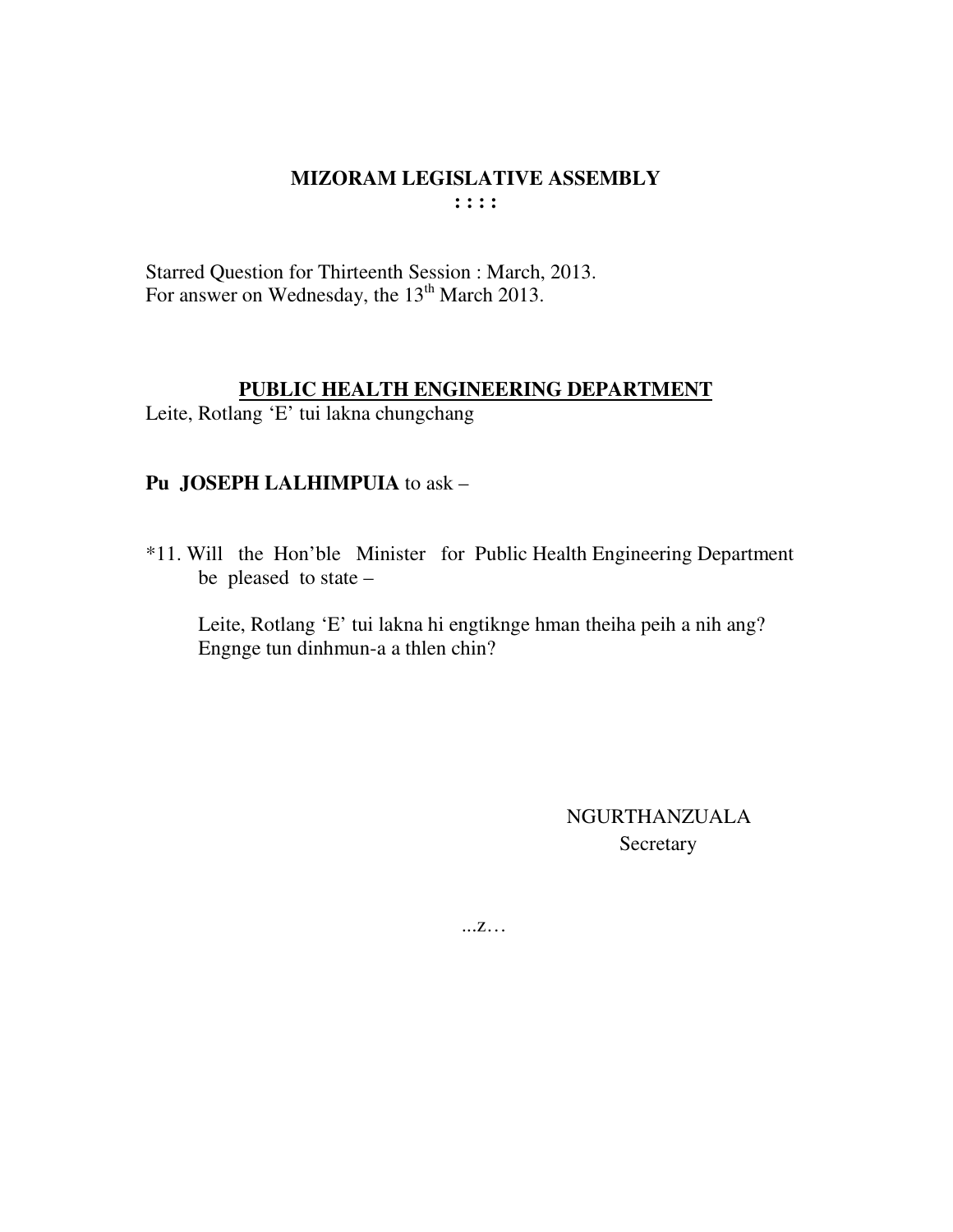Starred Question for Thirteenth Session : March, 2013. For answer on Wednesday, the  $13<sup>th</sup>$  March, 2013.

#### **PUBLIC HEALTH ENGINEERING DEPARTMENT**

Zohmun khua a tui harsatna chungchang.

# **Pu R.L. PIANMAWIA** to ask –

- \*12. Will the Hon'ble Minister for Public Health Engineering Department be pleased to state –
	- (a) Zohmun khua a tui harsatna hi engtikah nge sutkian sak anih ang?
	- (b) Khaw hrang hranga Tuizem siamsak tawh si Tuidawn dawh loh te hi siam sak leh tur a ni em?

# NGURTHANZUALA **Secretary**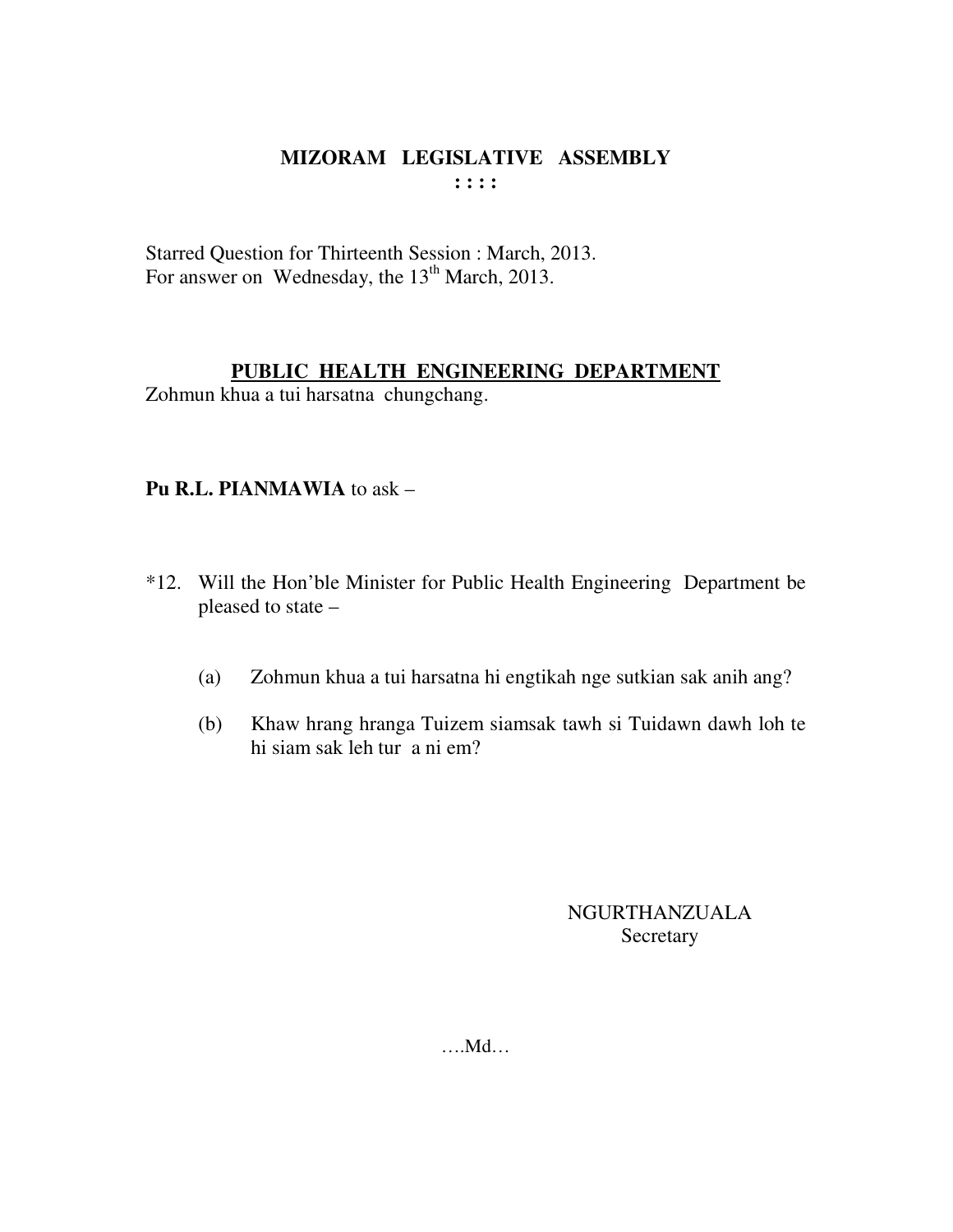Starred Question for Thirteenth Session : March, 2013. For answer on Wednesday, the 13<sup>th</sup> March, 2013.

# **HEALTH & FAMILY WELFARE DEPARTMENT**

Doctor chungchang

Pu K. LIANZUALA do ask -<br>Pu T.T.ZOTHANSANGA

- \*13. Will the Hon'ble Minister for Health & Family Welfare Department be pleased to state -
	- Kan rama Doctor indaihlohna tireh turin Department-in a) engtinnge hmalak a tum?
	- 3 F Doctor lak ngheh/dah ngheh tumna a awm em?  $b)$

NGURTHANZUALA Secretary

 $\dots h$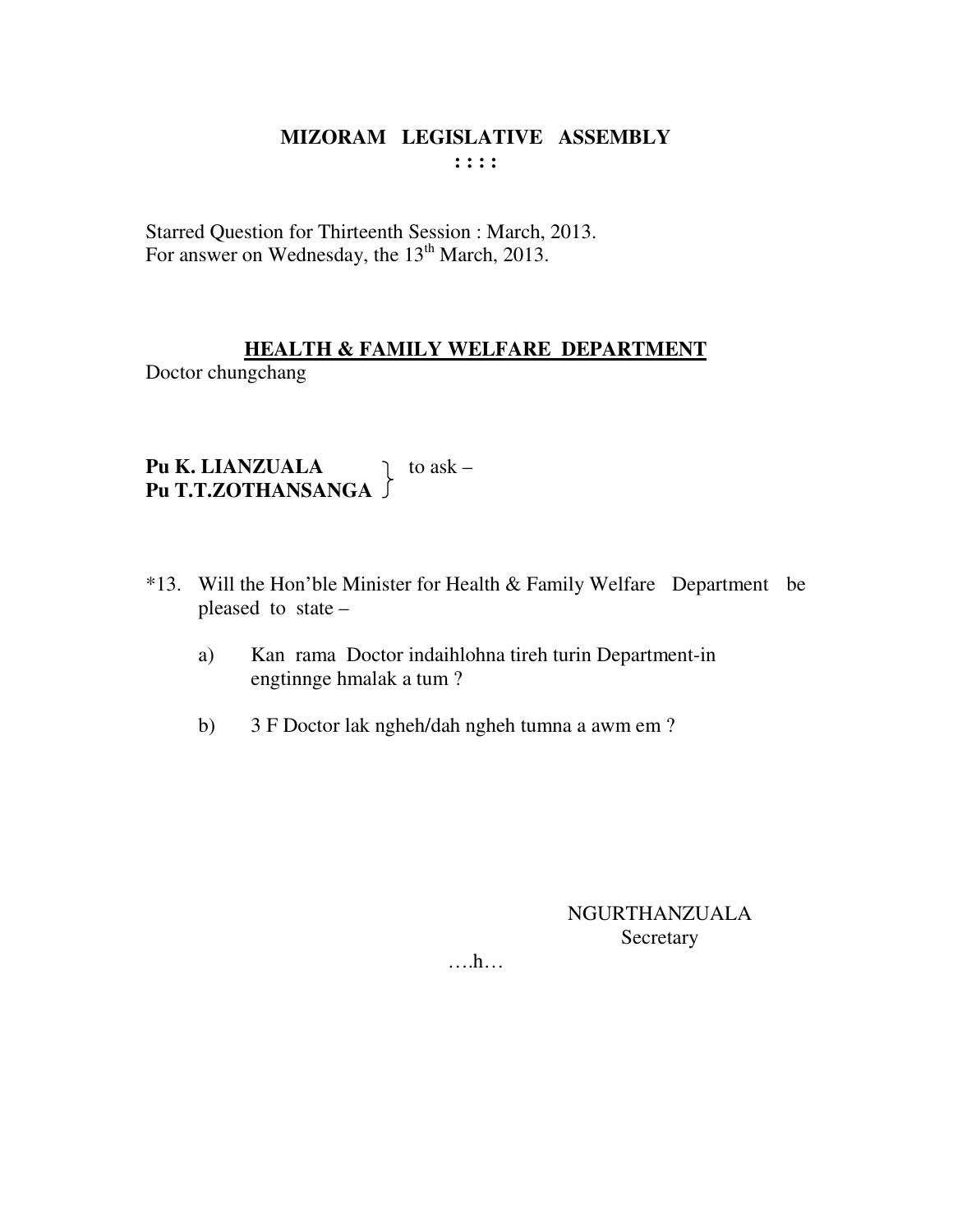Starred Question for Thirteenth Session : March, 2013. For answer on Wednesday, the 13<sup>th</sup> March, 2013.

# **PUBLIC HEALTH ENGINEERING DEPARTMENT**

Tui intur pek chungchang.

#### **Pu K. LIANZUALA** to ask -

\*14. Will the Hon'ble Minister for Public Health Engineering Department be pleased to state -

Khaw engzatah nge tui thianghlim intur pek a nih tawh?

NGURTHANZUALA Secretary.

…Md…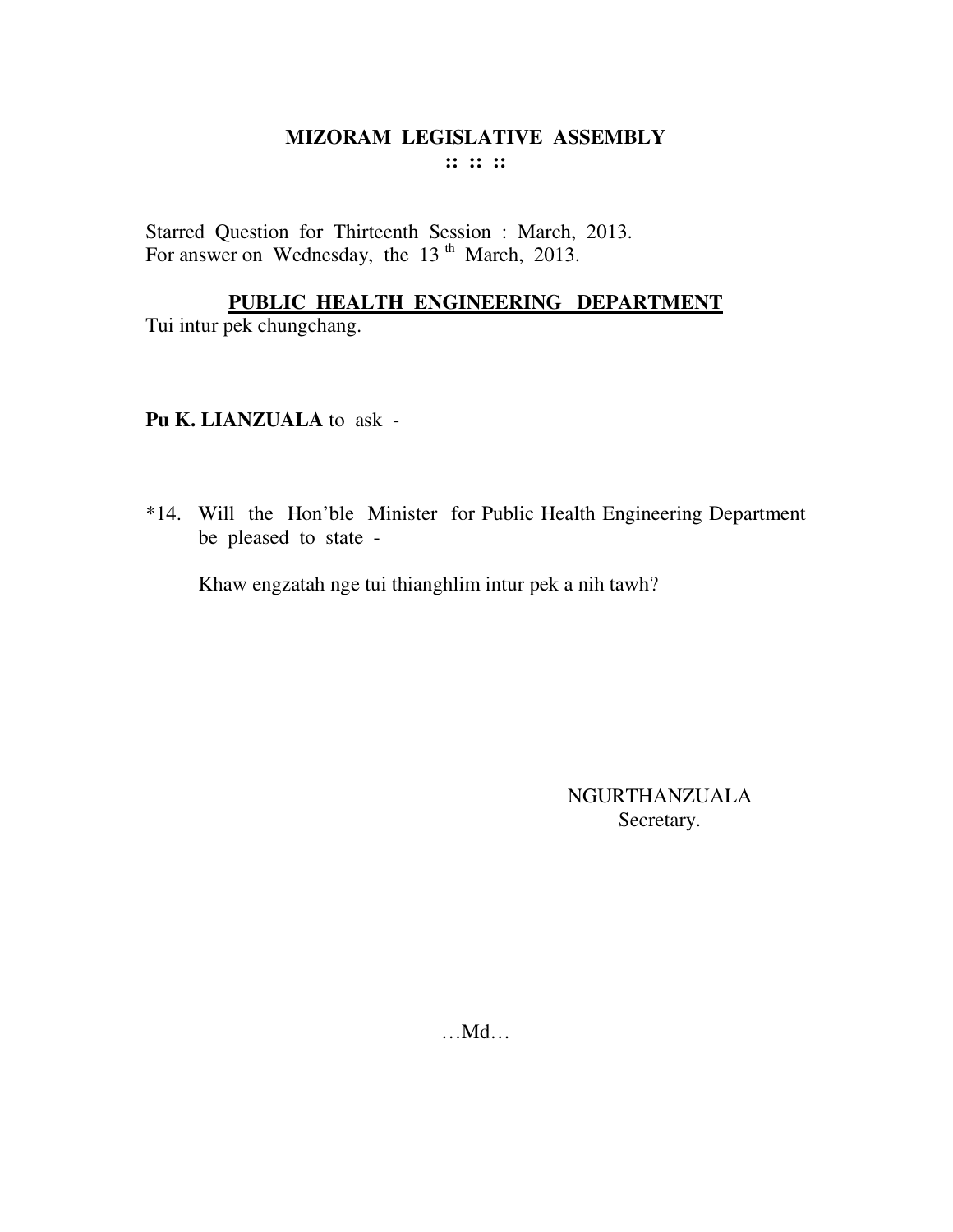$\cdots$ 

Starred Question for Thirteenth Session : March, 2013 For answer on Wednesday, the 13<sup>th</sup> March, 2013.

#### ANIMAL HUSBANDRY & VETERINARY DEPARTMENT

VFA post ruak chungchang

#### Pu T.T. ZOTHANSANGA to ask -

\*15. Will the Hon'ble Minister for Animal Husbandry & Veterinary Department be pleased to state -

Vety hnuaiah VFA post ruak engzatnge awm?

NGURTHANZUALA Secretary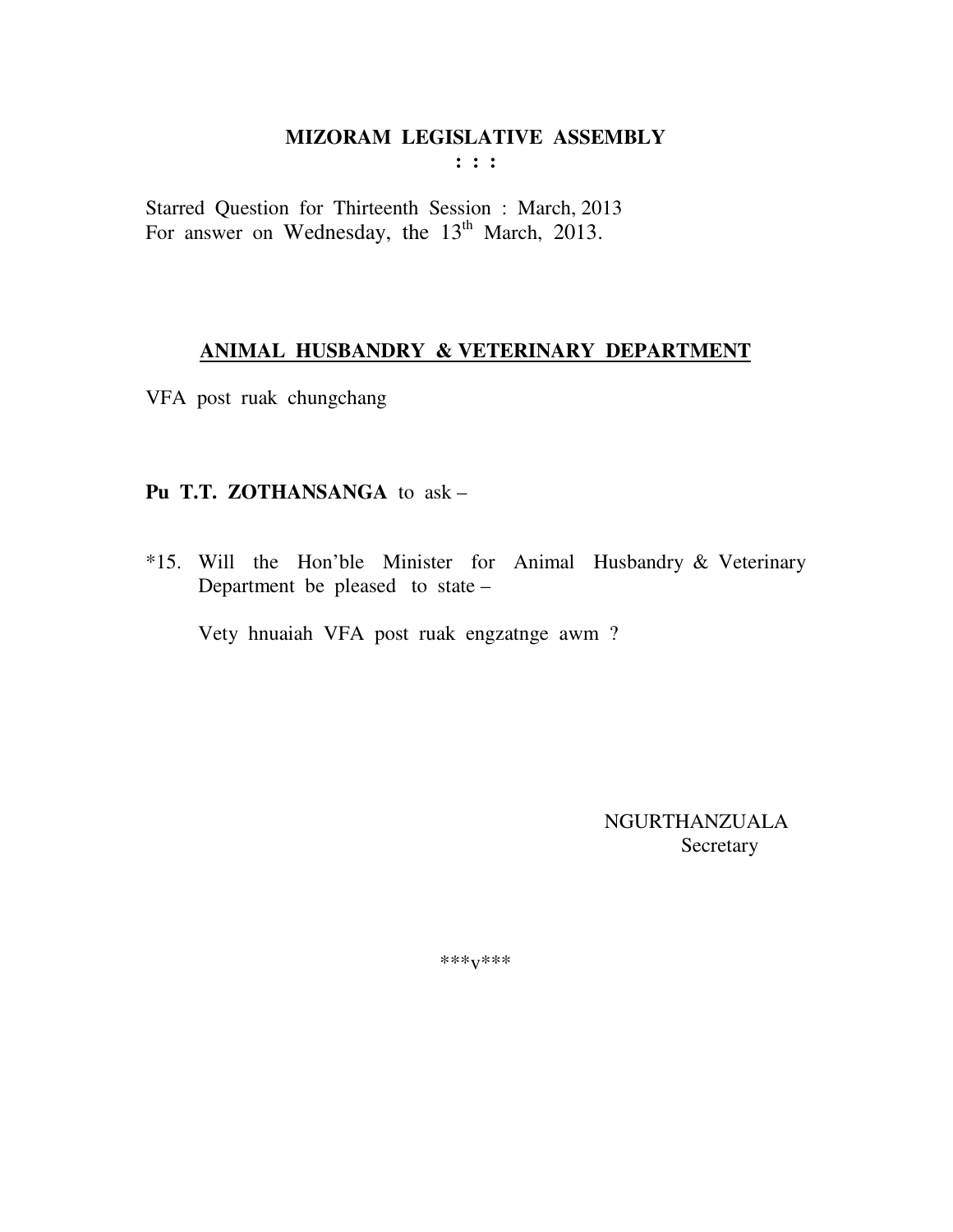Starred Question for Thirteenth Session : March, 2013. For answer on Wednesday, the 13<sup>th</sup> March, 2013.

# **ENVIRONMENT & FORESTS DEPARTMENT**

Weigh Bridge siam chungchang

# Pu LALDUHOMA to ask -

- \*16. Will the Hon'ble Minister for Environment & Forests Department be pleased to state –
	- Environment & Forests Department hian Bairabi, Vairengte a) leh Kawrthah-ah Weigh Bridge an siam em?
	- An siam chuan engtikahnge an siam, engzatnge a senso ?  $b)$
	- Tuna a dinhmun?  $c)$

**NGURTHANZUALA** Secretary

 $\dots$ ...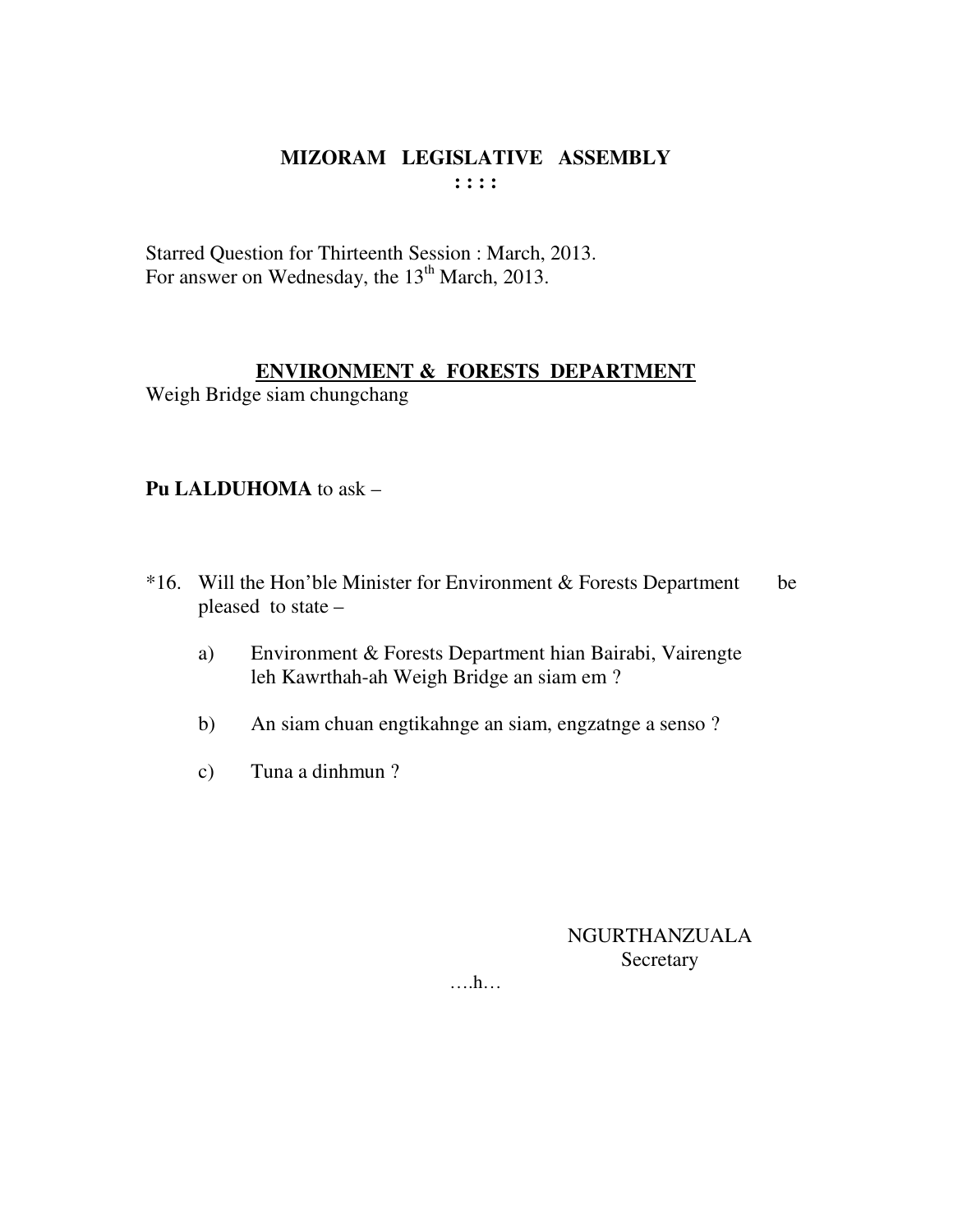Starred Question for Thirteenth Session : March, 2013. For answer on Wednesday, the 13<sup>th</sup> March 2013.

# **HEALTH AND FAMILY WELFARE DEPARTMENT**

District Hospital, Saiha chungchang

# **Pu P.P.THAWLA** to ask –

- \*17. Will the Hon'ble Minister for Health and Family Welfare Department be pleased to state –
	- a) District Hospital, Saiha chhiat tawhzia hi Sorkar in a hria em?
	- b) Hospital tha a nih theih nan Sorkarin hmalak dan a nei em ?

 NGURTHANZUALA Secretary

...z…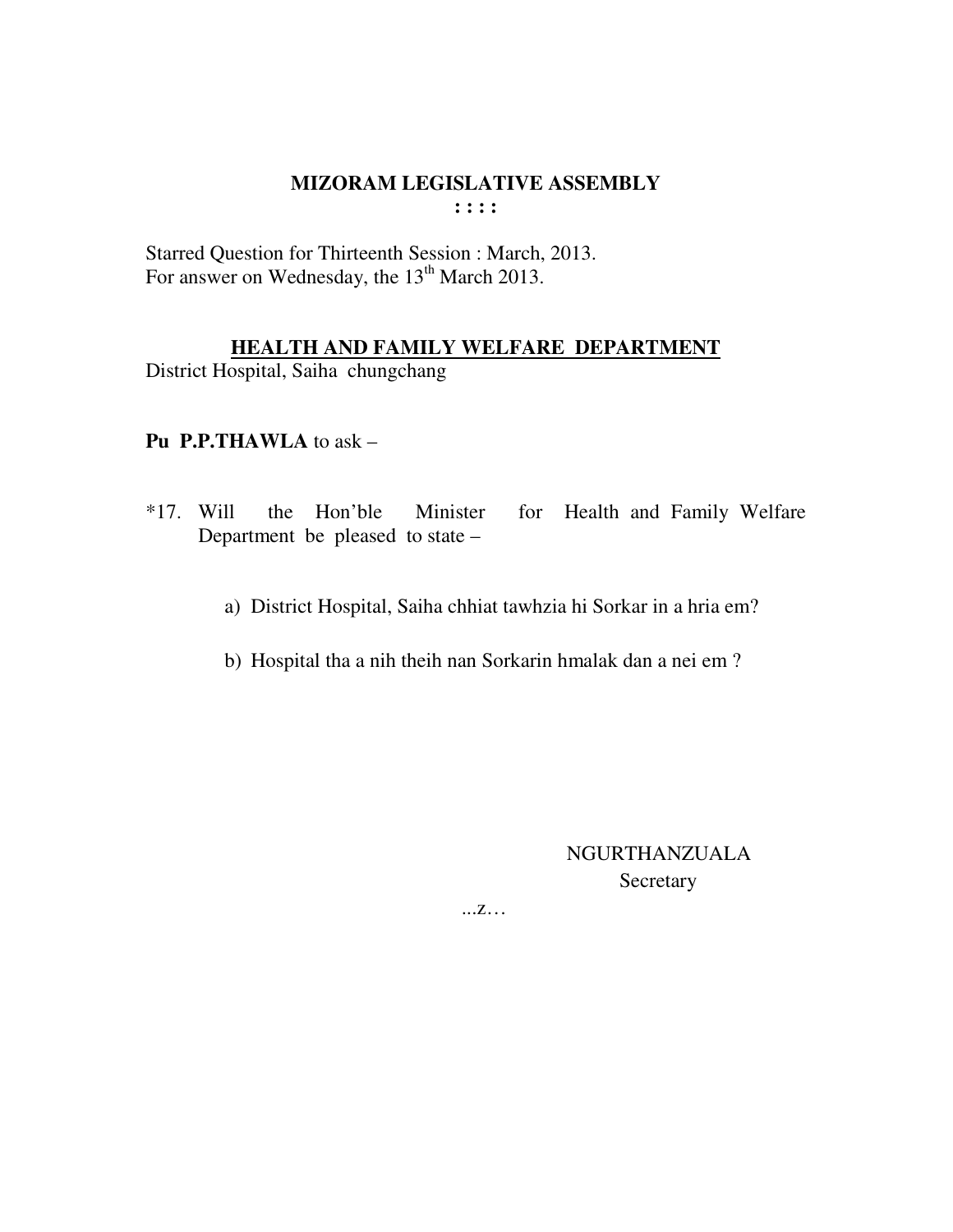Starred Question for Thirteenth Session : March, 2013. For answer on Wednesday, the 13<sup>th</sup> March, 2013.

# ENVIRONMENT & FORESTS DEPARTMENT

Muster Roll-te chungchang.

# Pu T.T. ZOTHANSANGA to ask -

\*18. Will the Hon'ble Minister for Environment & Forests Department be pleased to state -

Environment & Forests hnuaia M/R te dinhmun siamthat tumna a awm  $em?$ 

> **NGURTHANZUALA** Secretary

 $....Md...$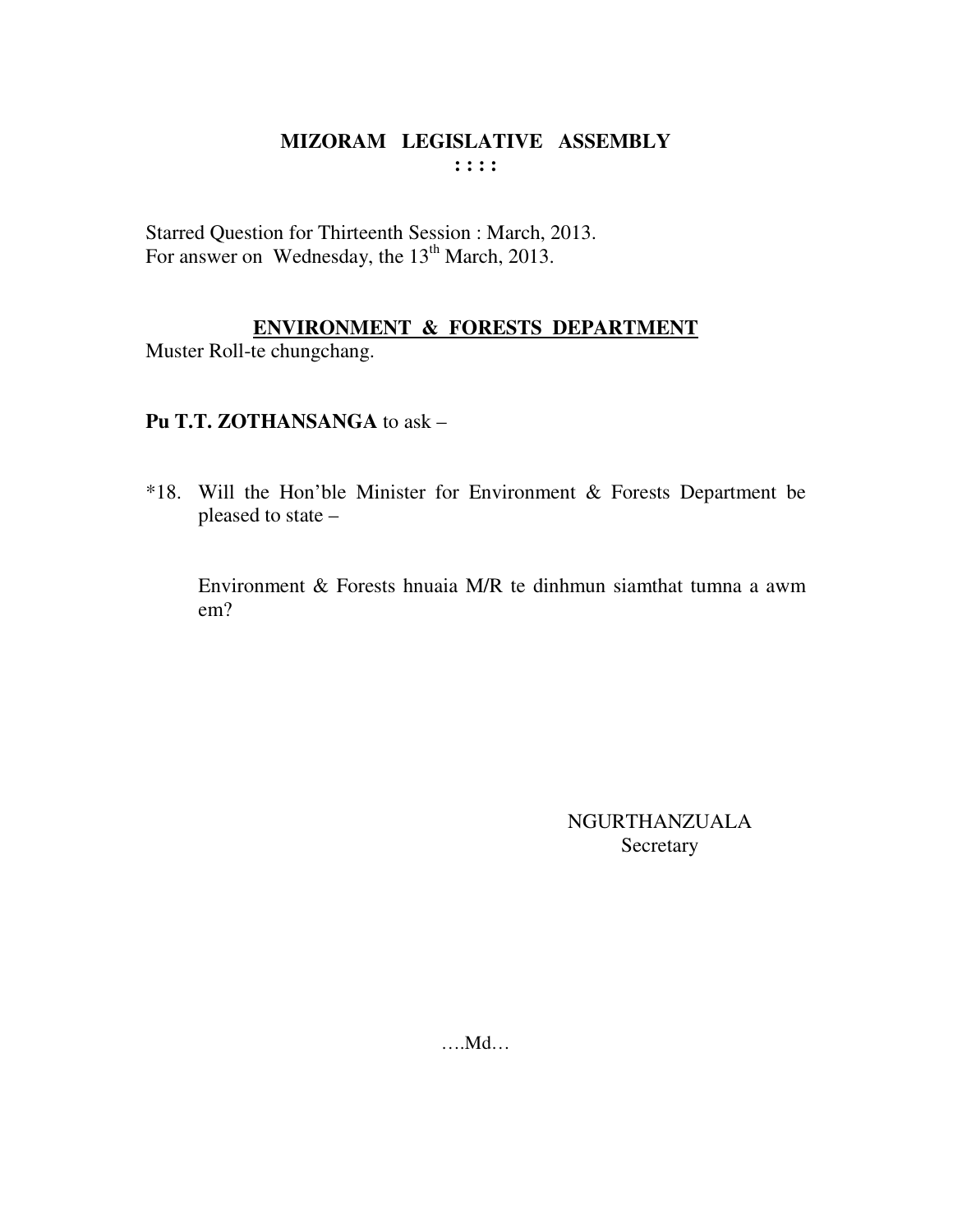$: : :$ 

Starred Question for Thirteenth Session : March, 2013 For answer on Wednesday, the 13<sup>th</sup> March, 2013.

#### HEALTH & FAMILY WELFARE DEPARTMENT

Referral Hospital a insawn chungchang

# Pu T.T. ZOTHANSANGA to ask -

\*19. Will the Hon'ble Minister for Health & Family Welfare Department be pleased to state  $-$ 

Aizawl Civil Hospital atangin eng department te nge Referral Hospital Falkawn-ah kan sawn tawh ?

> NGURTHANZUALA Secretary